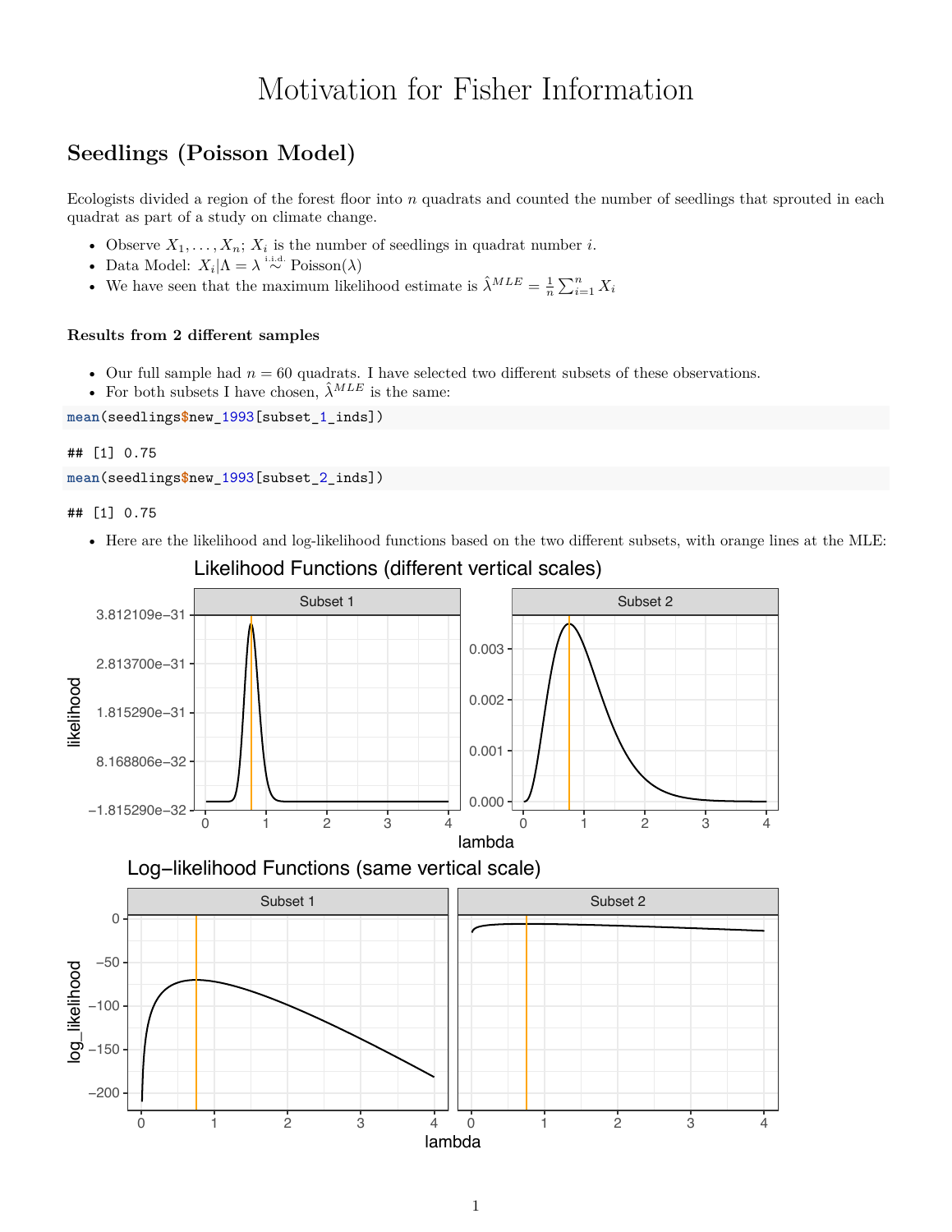Some questions to consider:

#### **1. Likelihood Ratios**

The likelihood function measures the probability of the observed data, as a function of  $\lambda$ :

 $\mathcal{L}(\lambda|x_1,\ldots,x_n)$  = Probability of observed data, if the parameter is  $\lambda$ 

Let's consider the *ratio* of the likelihood function at the MLE to the likelihood function at  $\lambda = 2$ .

For subset 1, this ratio is  $\frac{\mathcal{L}(0.75|x_1,...,x_{n_1})}{\mathcal{L}(2|x_1,...,x_{n_1})} \approx \frac{3.630748e-31}{1.122197e-43} \approx 3.24 \times 10^{12}$ 

For subset 2, this ratio is  $\frac{\mathcal{L}(0.75|x_1,...,x_{n_2})}{\mathcal{L}(2|x_1,...,x_{n_2})} \approx \frac{0.0035}{0.0004} \approx 7.826$ 

**Based on a comparison of likelihood ratios, which data set provides more evidence that**  $\lambda = 0.75$  **is better<br>than**  $\lambda = 2$ **? Why?<br>** $\int_{\alpha}$  $\int_{\alpha}$  $\int_{\alpha}$  $\int_{\alpha}$  $\int_{\alpha}$  $\int_{\alpha}$  $\int_{\alpha}$  $\int_{\alpha}$  $\int_{\alpha}$  $\int_{\alpha}$  **\int** than  $\lambda = 2$ ? Why?  $\overline{\smash{\bigcap}}$ 

#### **2. Dierences in Log-likelihoods**

Taking the log of the likelihood ratio and using properties of logs, we have:

$$
\log \left\{ \frac{\mathcal{L}(\hat{\lambda}^{MLE}|x_1,\ldots,x_n)}{\mathcal{L}(\lambda^{alternative}|x_1,\ldots,x_n)} \right\} = \log \left\{ \mathcal{L}(\hat{\lambda}^{MLE}|x_1,\ldots,x_n) \right\} - \log \left\{ \mathcal{L}(\lambda^{alternative}|x_1,\ldots,x_n) \right\}
$$

$$
= \ell(\hat{\lambda}^{MLE}|x_1,\ldots,x_n) - \ell(\lambda^{alternative}|x_1,\ldots,x_n)
$$

So a comparison similar to the above can be done by looking at *differences* in the value of the log-likelihood function.

For subset 1, this difference is  $\ell(0.75|x_1,\ldots,x_{n_1}) - \ell(2|x_1,\ldots,x_{n_1}) \approx -70.09 - (-98.90) = 28.81$ 

For subset 2, this difference is  $\ell(0.75|x_1,\ldots,x_{n_2}) - \ell(2|x_1,\ldots,x_{n_2}) \approx -5.65 - (-7.71) = 2.06$ 

**Based on a comparison of differences in log-likelihoods, which data set provides more evidence that**  $\lambda = 0.75$ **is better than**  $\lambda = 2$ ? Why?